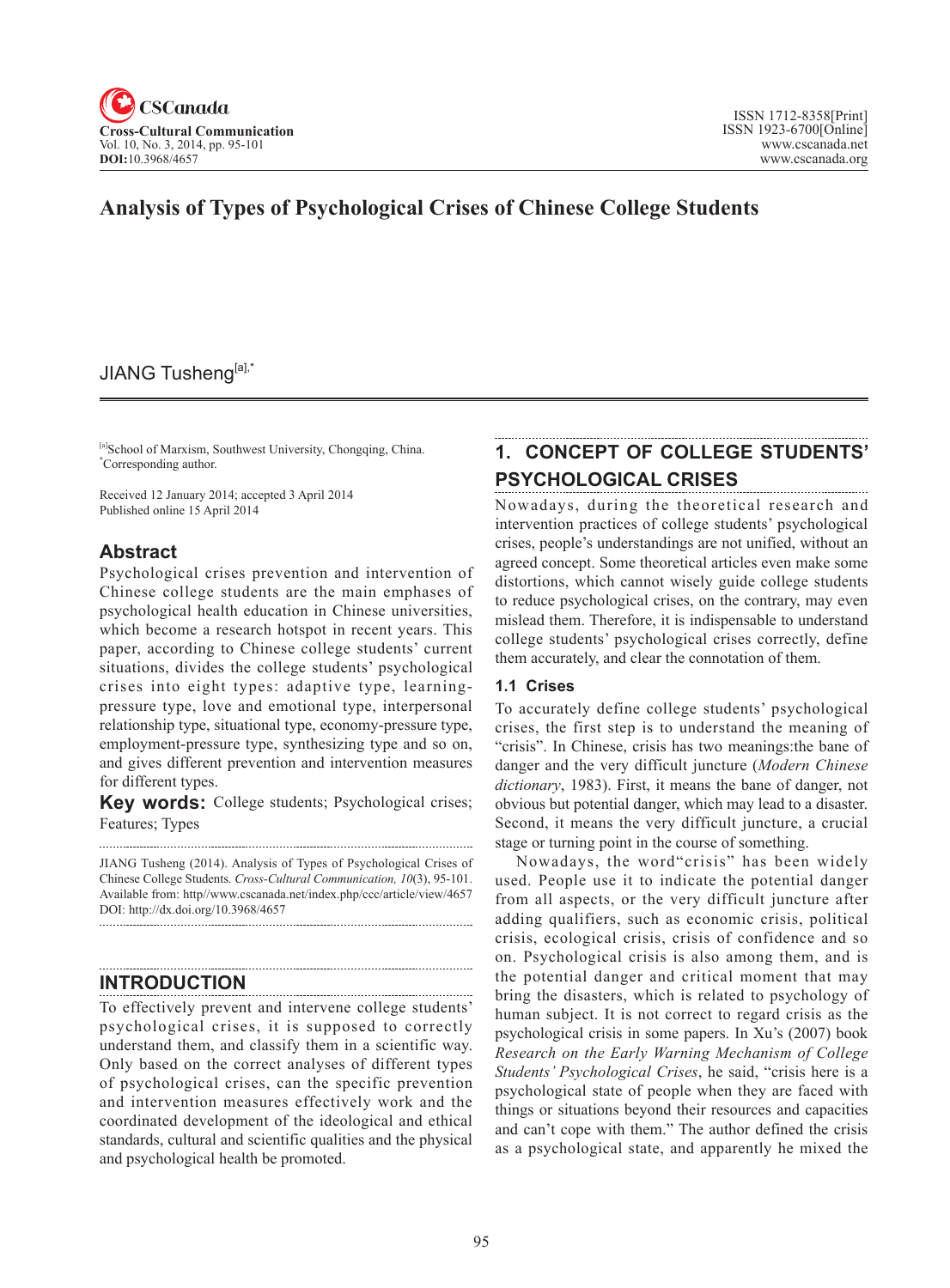two different things, which was biased. Shao (2009) also said in his book *Exploration on College Students' Psychological Crises and Intervention Mechanism*, "crisis is a kind of psychological imbalance produced by an individual when he encounters an event which he can't escape or solve in an usual way." It is inadvisable to misuse crisis with psychological crisis so one should avoid this situation in our study and practice.

#### **1.2 Psychological Crises**

Among the Chinese research papers on psychological crises, many people use the quotation of the concept of G. Caplan, an American psychologist,to define psychological crises. In 1998, Long Di was the first one to quote G. Caplan's concept of psychological crisis in his papers. When one is faced with adifficult situation, and can't cope with it in the previous way or accustomed supporting system, that is to say, the situation he encounters is beyond his ability, he will suffer from the temporary psychological distress, which is called psychological crises (Long, 1998). In 2006, Zeng said in his papers *Reach Reviews on College Students' Psychological Crisis Interventio*n, "So far, almost every theoretical document on psychological crisis intervention has quoted psychologist G. Caplan's creative theory… His definition of psychological crisisis widely accepted until today."

G. Caplan's concept on psychological crisis contains the following meanings. First, it defines that the difficult situation is the cause for one to have the psychological crisis. Second, the situation is the trouble that people can not cope with at present. Third, it defines that the difficult situation makes people have psychological distress rather than others. That is to say, it is psychological crisis rather than any other crisis. Fourth, the psychological distress is a state of psychological imbalance rather than others, which is temporary and may disappear or further deteriorate. G. Caplan's concept on psychological crisis plays a great role in the researches on psychological crisis and its prevention and intervention in China and has a positive significance. Nevertheless, G. Caplan's concept on psychological crisis does not illustrate the dangerous results which individual psychological imbalance may bring, not same as the Chinese word "crisis" referring to the bane of danger. When one quote G. Caplan's concept on psychological crisis, one should compare it with Chinese etymological meaning of the word "crisis", get a further understanding and then define the concept of psychological crisis.

All theories are no universal. Besides, the degree of localization of the crisis intervention study in our country is not high. Therefore, it is imperative to accelerate the process of localization development and improve the degree of localization continuously (Zhu, 2011). One define the psychological crisis as a temporary and urgent psychological imbalance, which may do serious harm to himself, others, as well as society when mental ability

of an individual or groups is insufficient in face of a difficult situation.

### **1.3 College Students' Psychological Crises**

In the researches on college students' psychological crises in China, the definition of the concept of college students' psychological crises is not many. Among the limited concepts about college students' psychological crises, what's more typical is the concept presented by Shao Changyu in his book *Exploration on College Students' Psychological Crisesand Intervention Mechanism* in 2009. He said, "College students' psychological crisis means that college students cannot cope with problems in a usual way, and react to internal and external stressful events because they can't overcome psychological conflicts or external stimuli" (Shao, 2009). In 2010, Gao said in his paper *Causes and Prevention and Control Strategies of College Students' Psychological Crises*,

The so-called college students' psychological crisis comes about like this—When college students are stimulated by some emergencies or faced with the huge difficulties which they cannot overcome in a short period and then feel helpless, or faced with the difficult situations beyond their abilities which they're have confronted, they will have the temporary psychological confusion. The long-term psychological imbalance as a result of the sudden is the psychological crisis.

College students' psychological crisis is one kind of the crises. As far as Shao Changyu is concerned, college students' psychological crisis is a psychological reaction of college students which is not the same as the original meaning of "crisis", so it is in need of the further discussion. The definition presented by Gao Liucai is that "college students' psychological crisis refers to…this type of… is psychological crisis." It is not scientific to regard college students' psychological crisis as the general psychological crisis.

*The basic construction standards of Students' psychological health education work in General Institutions of Higher Education (Trial)* (Ideological and Political Education Department [2011]NO.1) issued by Ministry of Education of the People's Republic of China in 2011 said that colleges should establish regulations and regimes on the basis of psychological health education, standard management of enquiry agencies, psychological crisis prevention and intervention, working process of psychological counseling, curriculums of psychological health education, norms of occupational ethics of psychological health education practitioners and so on. It is the first time to put forward the concept of psychological crisis prevention and intervention in the official document, which is a special one made by Ministry of Education, aiming at psychological health education of college students. The concept of psychological crisis only refers to college students' psychological crises without explanation. One should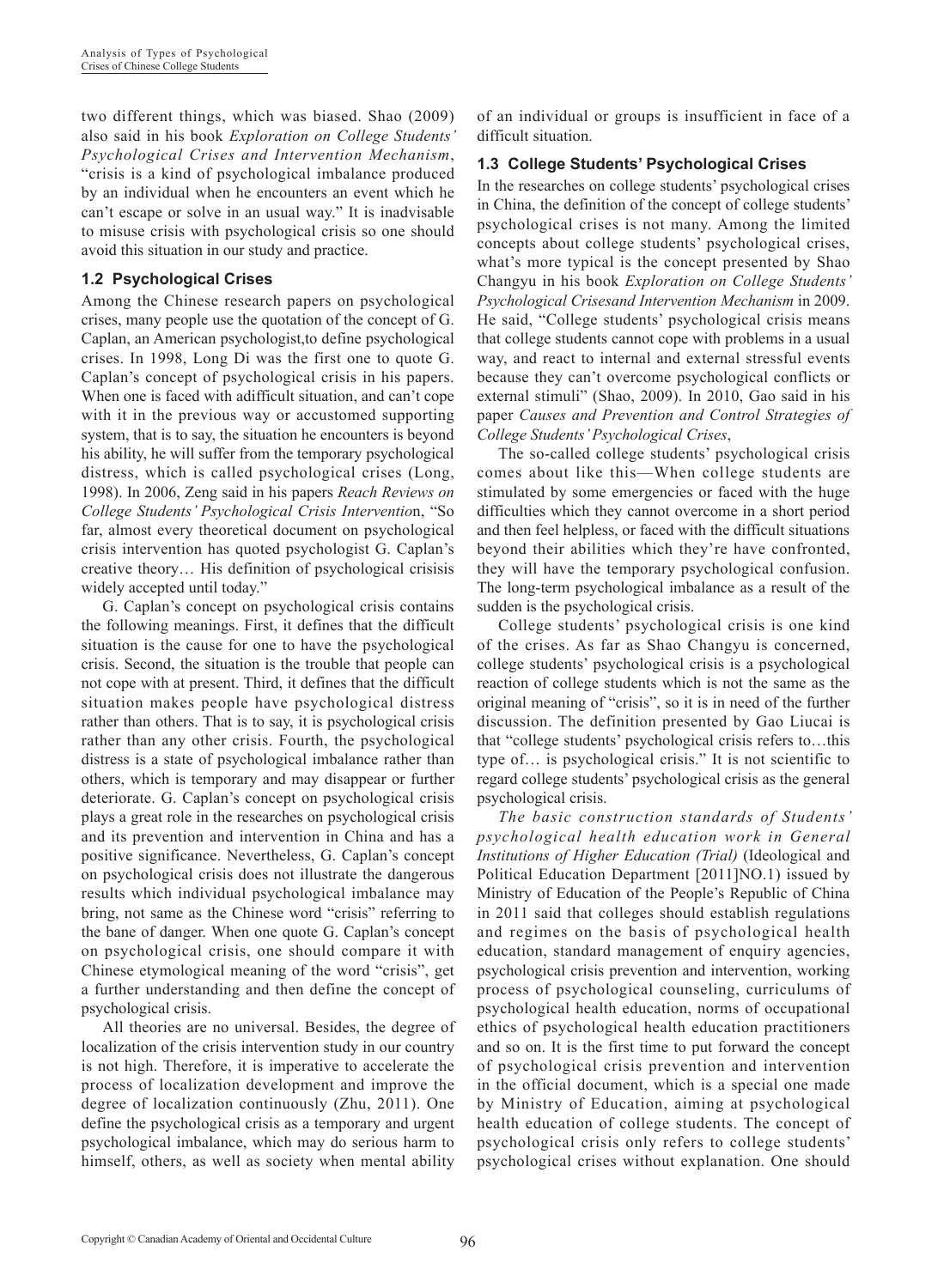define the concept of college students' psychological crisis accurately so that one can do a better job in psychological crisis prevention and intervention.

From all stated above, one can define college students' psychological crisis as a temporary and urgent psychological imbalance, which may do serious harm to himself, others, as well as the society when mental ability of an individual or groups is insufficient in face of the difficult situations. It high lights the following meanings. First, the main parts of college students' psychological crisis are college students, which are distinguished from cadres, soldiers and farmers. And it refers not only an individual but also groups. Second, the causes of college students' psychological crisis are the insufficient psychological ability and the difficult situation. Third, if college students' psychological crises can't be intervened effectively, they will be harmful to themselves, others and the society. Fourth, college students' psychological crisis is in time of danger. Fifth, college students' psychological crisis manifests the state of psychological imbalance.

# **2. FEATURES OF COLLEGE STUDENTS' PSYCHOLOGICAL CRISIS**

At present, there are many relative researches on college students' psychological crisis. Zhuo and Wu (2009) hold the view that crisis is full of complexity, abruptness, urgency, painfulness, helplessness, harmfulness and so on. Xiao, Chen, and Li (2011) think that college students'crisis is full of abruptness, irritability, painfulness, danger, accidentalness, time-limitedness and so on. Chen (2011) thinks that crisis is full of development, interactivity, susceptibility, potentiality and so on. Based on the definition of college students' psychological crisis in this paper, one hold the opinion that college students' psychological crisis consists of the following features.

#### **2.1 Coexistence of Development and Existence**

The average age of contemporary college students is about 20 years, most of whom are fully-matured physiologically, at least approaching maturity. Nevertheless, they are still far from the real mature in terms of psychological development. It is the imbalanced development of body and mind that contributes to college students' psychological crisis. On the other hand, college students have gradually raised their selfconsciousness, always regard themselves as adults, and urgently require the society to treat them as adults. Our society often treats college students on the basis of physiological standard, regards them as adults completely, and makes demands of social requirements that is beyond their mental developmental level, which may make students bear burdensome mental stress, even lead to psychological problems and then trigger psychological crises. College students' psychological crises are caused by the imbalanced development of physical and mental development, and the contradiction between social development requirements and the actual psychological development level of college students, reflects the developmental characteristics of college students' psychological crises.

College students are in the crucial period of the formation of views of world, life and values. With their awareness of self-consciousness, some thoughts about important and basic issues of life, such as the recognition of the aim, significance, values and responsibilities of life, will lead to the inner conflict and anxiety of inner heart. College students will have many psychological conflicts in the process of self-awareness and pursuit of life meaning, which may result in psychological crises if not resolved. Thus one can draw a conclusion that college students' psychological crisis has the characteristic of existence.

## **2.2 Coexistence of Potentiality and Abruptness**

Before the outbreak of college students' psychological crises, there is often a long eclipse period. During this period, college students' psychology may have some problems, which will accumulate and worsen gradually, even some of which may influence the behavior. But these psychological problems are small, neither easy to be found out nor indicate the serious harmfulness. With the accumulation of psychological problems, gathering of the environment and conditions forming college students' psychological crises and the appearance of stressful events which cause college students' psychological crises, college students' psychological crises comes out finally. During the long period between the appearance of mental problems and final outburst, it indicates the potentiality. This period is particularly noticeable, and the mental problems will be eliminated at the beginning moment and avoid happening frequently if it can be found and intervened earlier.

Because of the features of potentiality, college students' psychological crisis is not easy to find. Once the conditions available, it will show its harmfulness. Therefore, college students' psychological crisis always shows its abruptness. While realizing the feature of abruptness,one should focus on the feature of potentiality.

#### 2.3 Coexistence of Harmfulness and **Accidentalness**

The occurrence of college students' psychological crisis is of some harm, leading to serious consequences, which include self-hurt, suicide, hurting or killing others, disrupting social public system, group events and so on. "Suicide of college students is no longer an extreme case, which tends to be increasing" (Du, Liu, Zhang, & Wang, 2006). "Recently, serious events of hurting or killing others frequently occur on end in some colleges because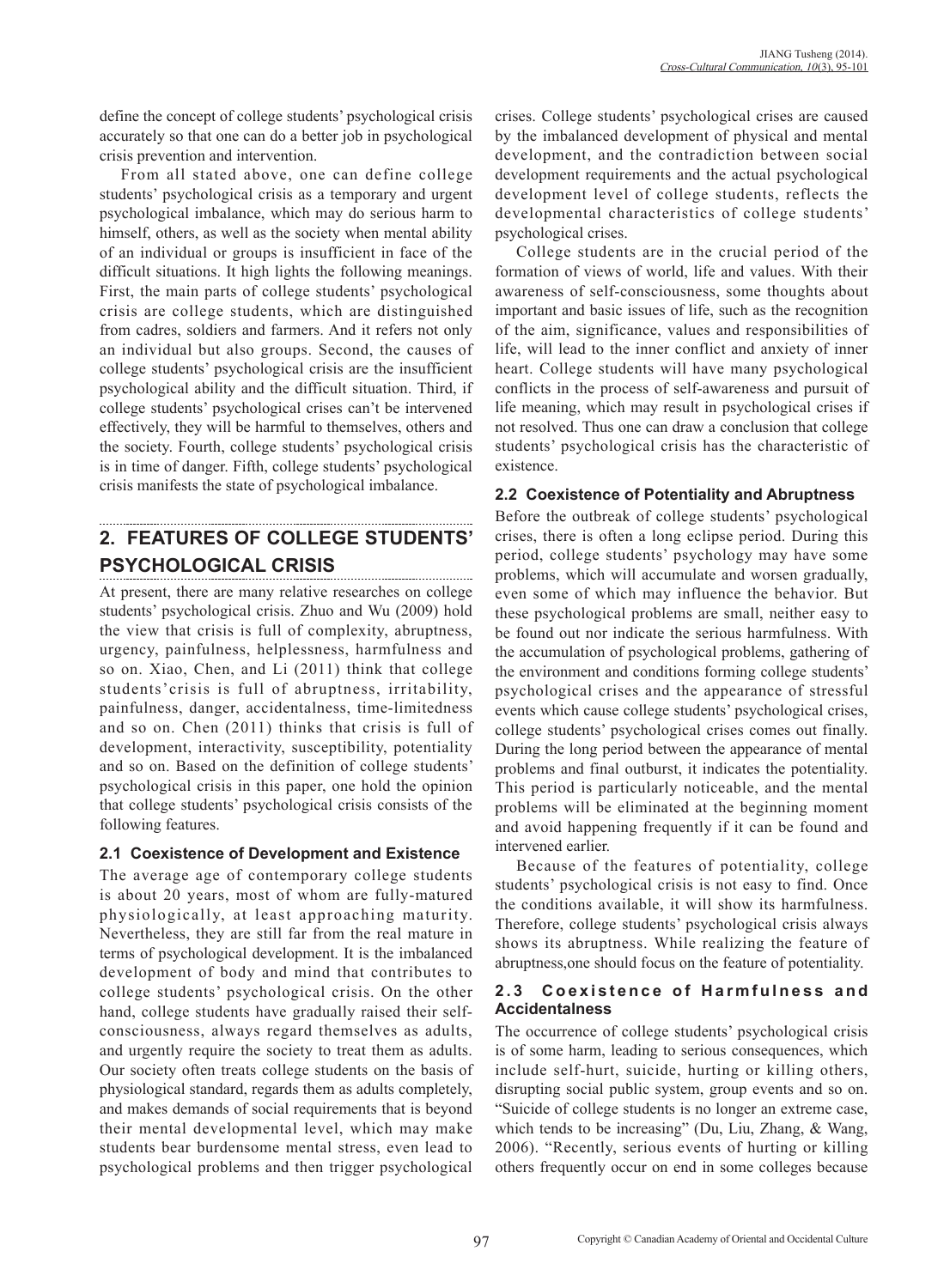of students' abnormal psychology. They are very painful lessons" (Ministry of Education, 2003, No.2). At present, researches on college students' psychological crises focus more on the harm of suicide and killing others,but focus less on the harm of disrupting social public system and group events. As a matter of fact, the harm of disrupting social public system by college students' psychological crises cannot be ignored, which tends to be more serious. For example, events of college students attacking and disrupting the public net system, public security system, and public transportation system occur all the time, the main cause of which is the harm from college students' psychological crises.

Although college students' psychological crisis has the features of potentiality and elusion, one can recognize the psychological crises by some ways and methods. One cannot intervene until one understand and grasp college students' psychological crises. Taking the opportunities, and intervening actually, timely and effectively will make college students' psychological crises be solved effectively, rather than causing some dangerous consequences. Without the timely and efficient intervention, college students' psychological crises will do serious harm to society. Therefore,one should take the opportunity to avoid harmfulness.

## **3. TYPES OF UNIVERSITY STUDENT'S PSYCHOLOGICAL CRISES**

If one want to deliver effective intervention to cope with college students' psychological crises, firstly one should make a scientific classification for this crises that is useful for a better understanding of this situation. Then one can make effective strategy of interventions for each crisis's feature. Eventually one can deliver psychological intervention efficiently. According to present researches, there has been no one who makes a clear classification for this crisis. But in these researches many quoted psychologist Brammer's classification, which has three types including developing crises, situational crises and existential crises. Xu (2007), Zhuo and Wu (2009), and Ma (2009) also quoted in their articles from Brammer's classification, which is a common undertaking for present researches in classification of psychological crises. In addition, Baldwin proposes a psychological crises classification system in favor of evaluation and remedy that classifies psychological morbidity level from weak one to strong one, including six types such as inclination crises, interim crises, trauma crises, evolution crises, psychological disorder crises and serious psychological disorder crises. Chinese scholar Duan and Cheng (2006) has classified crises into four categories, such as developing crises, situational crises, existential crises and obstacle crises. This category is a common and basic classification of psychological crises

that has made a great impact on crises researches. The above classifications reflect a strong sense of psychology, and not only the concept understanding but also the practical guide needs a hard foundation of psychology. Every psychological crisis has its own cause, feature, pertinence of intervention, which is invisible sometimes. These theoretical classifications are different from practical works in real life.In order to effectively guide psychological interventions, one needs a further clear classification. Duan and Cheng (2006) suggests that university students who are members of a particular group experience development crises frequently such as breakup accidence, academic failure and sex puzzlement, etc.

College students' psychological crises can depend on different criteria to make different classifications of this crisis. According to students' different characteristics, the crises can be divided into four groups including female students' psychological and male students' psychological crises; freshmen's psychological crises, sophomores' psychological crises, senior students' psychological crises, postgraduates' psychological crises and older students' psychological crises; rural students' psychological crises, town students' psychological crises; poor-family students' psychological crises and singleparent-family students' psychological crises. According to the danger of university students' psychological crises, one can divide it into three levels crises such as firstlevel psychological crises, second-level psychological crises and third-level psychological crises (Ma & Li, 2011). Depending on different stages of the crises one can divide it into potential psychological crises and burst psychological crises. This article plans to make a classification of university students' psychological crises relying on their different causes, so the classification can be divided into eight types including adaption university students' psychological crises, learning pressure university students' psychological crises, love emotion psychological crises, interpersonal relationship psychological crises, circumstance psychological crises, economic pressure psychological crises, employment pressure psychological crises, and comprehensive psychological crises, etc.

#### **3.1 College Students' Psychological Crises of Adaptation**

Adaptation psychological crisis mainly refers to the psychological imbalance caused by university students' maladjustments of new study, life and interpersonal relationship environment. To freshmen, the first problem is to finish the transformation from high school students to college students so as to adapt to the environment of university. Due to the big differences of the management of high schools and colleges, students are required to have the ability of self-management and self-care. Some students cannot manage themselves well during college periods, lacking the ability of independent decisionmaking which could cause maladjustments or even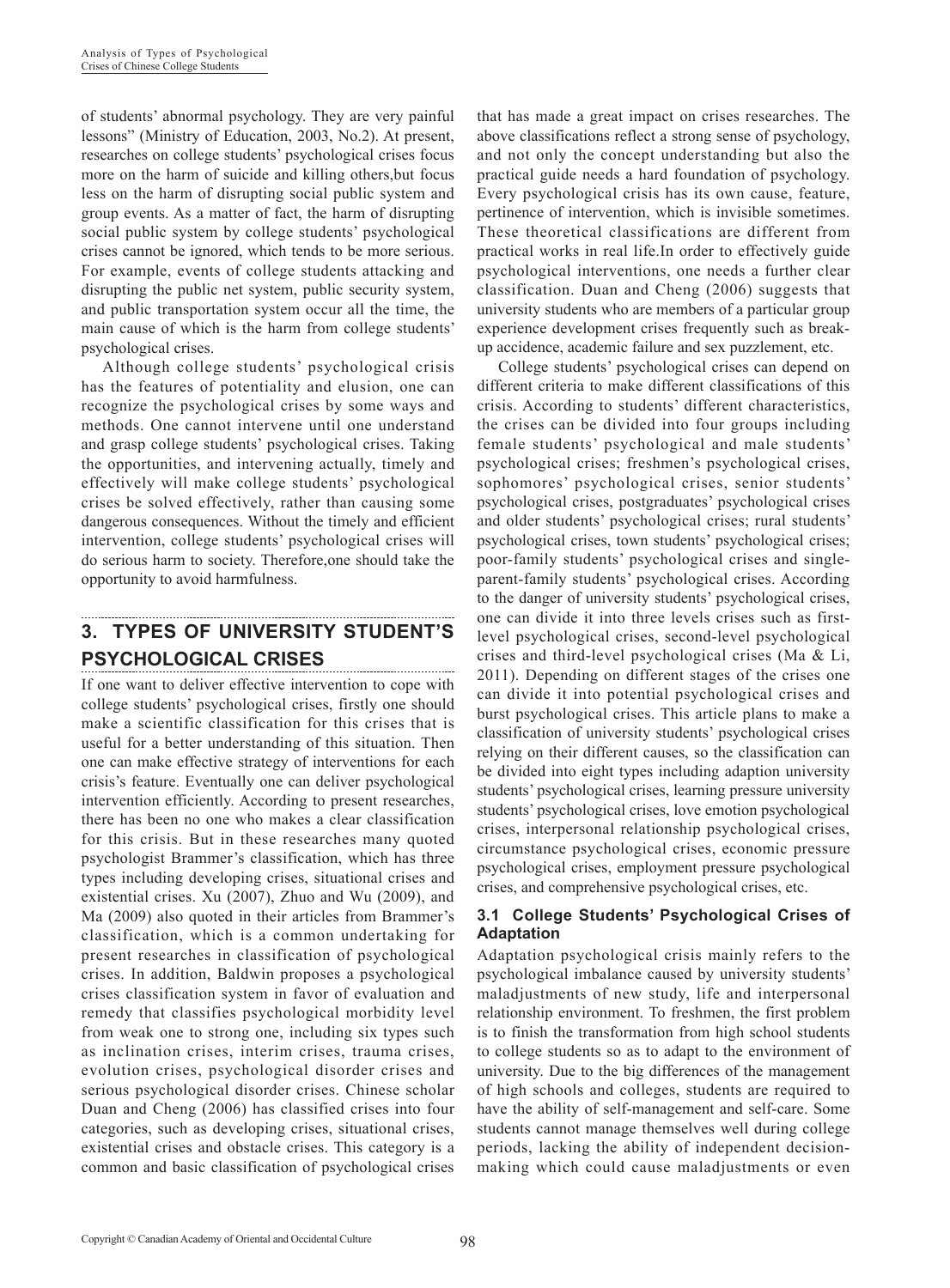symptoms of maladaptation. The failure of environ psychological adaptation may cause weariness and relationship strains. Therefore, students' maladjustments of environment are the main reasons for freshmen's psychological crises. So it should be concerned during this period.

### **3.2 College Students' Psychological Crises of Learning Pressure**

Learning achievements are the main points for parents, teachers, classmates, society and employers to evaluate students, and it is also the most important thing for students. In college, the courses learnt contains large capacity of information., and the teaching methods are different from that of high school. Students' performance of certain professional courses is not related to their performance in high school. All these factors could easily cause the difficulty for some students to get the study method of university courses and influent students' university performance. However, college classmates' performances in university entrance examination are very close. The learning competition basically restarts from the beginning, and the performance is directly determined by their efforts. On one hand, the number of college courses is large, and some colleges have the requirement of passing certain foreign language and computer examinations. If students fail to meet the requirement, they can't get their degree or even graduate, which makes students feel stressful about their study. On the other hand, due to the requirement of employers, students have to participate in various qualification and grade tests except finishing their heavy compulsory courses, which aggravate the university students' study loads. In addition, students' maladjustments and rejection to their major also put much pressure on their study. Those loads and pressure could easily cause psychological and physical fatigue, which triggers psychological crises.

### **3.3 College Students' Psychological Crises of Interpersonal Relationship**

The contemporary college students are almost the only children in their families, and their growth environment is limited. So those students may have personality deficiency during interpersonal interaction. Some only children are the best in the eyes of parents and teachers, so they are always self-centered, lacking the ability, patient, passion, trust and skills of communication. All these weaknesses will be exposed in their college group life. Relationship strains among college roommates are the significant risk of psychological crises explosion. Easy to be proud of themselves and unable to appreciate others are also the performance of lacking interpersonal interaction ability. So it makes students become passive, then the "wall" between classmates becomes thicker and thicker. Except for the relationship strains between classmates, college students always fail to communicate with teachers, parents or other social members. When meeting relationship strains, some of them act weakly to anti-setback ability. The proud they show is not in accord to their low selfconfidence. Once meeting difficulties, they don't have the courage to face them or the ability to solve them. It will easily make the students not know what to do when faced with interpersonal relationship failure, and by this the psychological crises will occur.

#### **3.4 College Students' Psychological Crises Out of Relationship Problems**

College students are still in the phase of growing into adults, which means they are still adolescents. But because of their physical mature, it is natural for them to become interested in the opposite sex and have the desire to pursue them. According to laws and regulations concerning the love of colleges, it is quite acceptable to have a girlfriend or a boyfriend. And it is also becoming more and more common to be in a relationship in colleges. Being in love may become a good thing, for the two can choose a way to supervise and urge each other in their studies, and make more progress together. However, there are many students immature in psychology, lacking experience in love affairs and being unable to tackle setbacks in their relationships. (For instances, turned down by people who they admire, suffering breakups in their love affairs, inadvertent behaviors and conflicts between love, study and career, etc.) Such situation may lead to psychological crises.

### **3.5 College Students' Situational Psychological Crises**

Situational psychological crisis means natural or manmade disasters, events which are accidental, unexpected and unmanageable. It imposes great unbearable pressure on undergraduates, which may lead to mental crises. In recent years, there're a series of floods, SARS, snow disasters, earthquakes, waterlogging and other natural calamities happening frequently. These disasters brought great impacts on some students and their families and some were hurt deeply, which have thrown them in severe psychological trauma. One thing leads to another, it causes secondary traumatic event. Unexpected man-made disasters like family member's sudden death, parents' emotion break, bankrupt family, criminal punishment on family member, idol disillusioned, suffering from physical abuse or property violated and such experiences, things are uncontrollable to happen. Once things like these taking place on any university student, it can be extremely frustrating and make them feel helpless, which may ignites psychological crises.

### **3.6 Psychological Crises From Economic Pressure**

Currently, children education expenditures are becoming the largest expense in many Chinese families, especially the higher education (Duan & Cheng, 2006, p.52). For lower-income rural families, families suffering from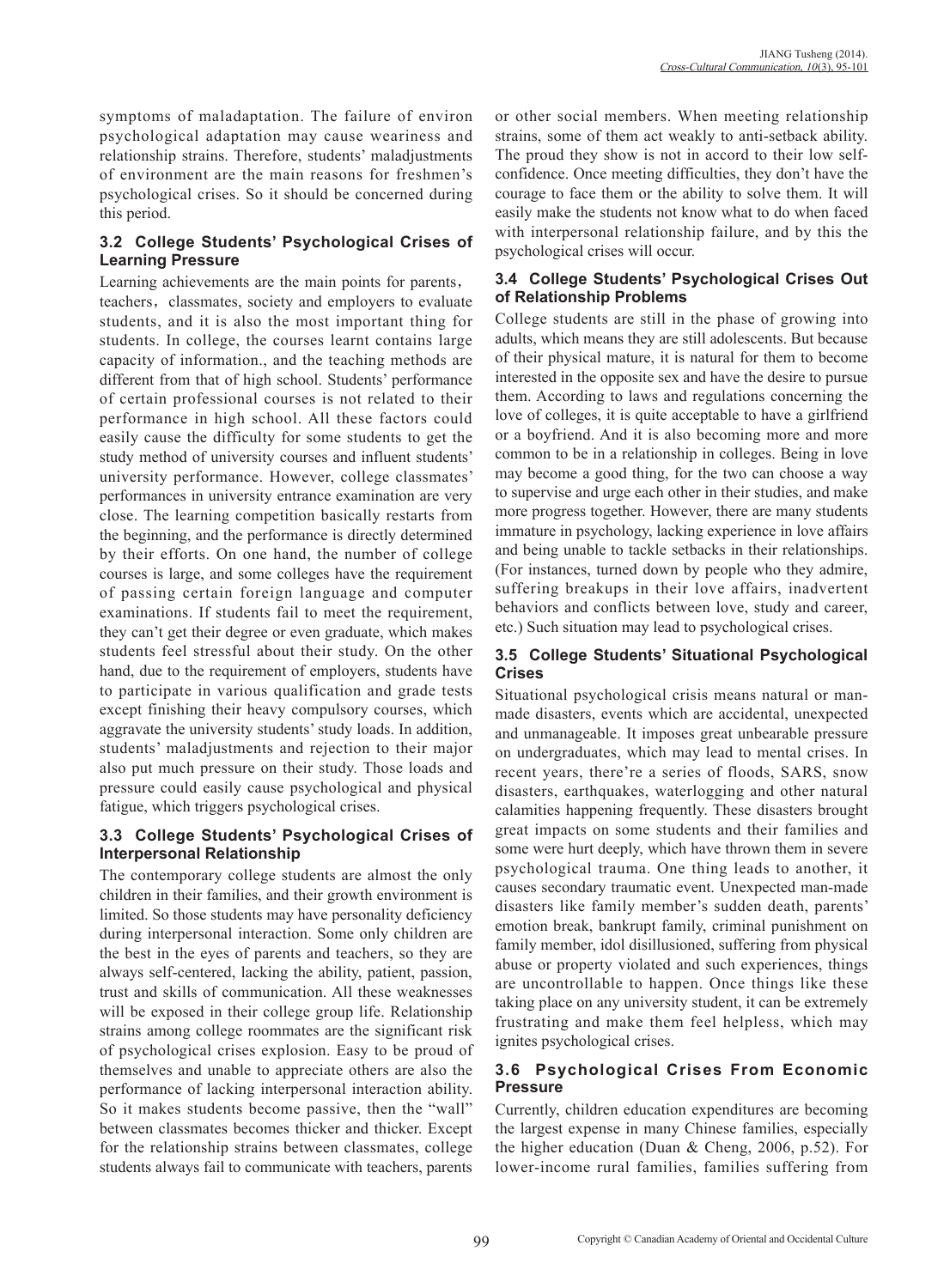economic difficulties, such as urban low-income residents, it is a great pressure to afford one or even more children to go to school. Many families are in debts for this very reason. Recent years, our country has made new policies, subsidy methods consisting of scholarship, loan, assistance which really alleviated the tuition pressure. However, with the living expenses increasing gradually, students coming from low-income families still have to face the problem of lacking money. Some students find that part-time jobs can be their solutions, while others who are in need of money but can't get a part-time job will be put in difficulty, feeling helpless and inferior, plunging into psychological crises. Having different financial backgrounds, students are of different consumption capability and habits. They are inclined to envy others who have good home conditions, and hold a high-consuming life, some of them want to "keep up with the Joneses", which lead to an unnecessary and unrealistic comparison and make a heavy psychological burden. Some even try to impress their lovers by spending money beyond their financial abilities.

#### **3.7 Psychological Crises From Employment Pressure**

It is very common to be anxious about employment in future for university students. They have no idea about their whereabouts and what to do after graduation and being afraid of disappointing their parents. University students are no longer blessed, for higher education is becoming popular and employment environment is more competitive. They have to be well prepared for getting a job the moment they enter colleges. Pressure coming from this source is becoming the biggest stressful thing during their college lives and also the primary cause of psychological crises.

Psychological pressure coming from employment pressures is also in job hunting process. On one hand, the employers are asking more from college students, such as knowledge structure, social practice and comprehensive ability. On the other hand, college students also have higher expectations, like work in urban city instead of going to places having harsh conditions. Taking the following into consideration, such as unhealthy tendency in some professions, discrimination for different backgrounds and different gender, many students who are unable to find a job or have mental gap in finding a satisfying job, are easy to get into psychological crises.

Classification above is according to main causes of college students' psychological crises. College students' psychological crises may be outcome of one or two factors' combination. When one come to work on coping with strategies, it is important to find out the essential reason why that they are suffering from psychological crises.

Classification stated above is also in accordance with the requirements of the relevant ministries and commissions of the state. The ministry of education, the ministry of health of the People's Republic of China, the communist youth league central "on further strengthening and improving college students' mental health education of opinion" pointed out: "It is important to offer psychological guidance and consulting services to the new students, new graduates, and impoverished students, especially for learning difficulties students, lovelorn students, rule-breakers and abnormal ones, helping them solve psychological stress, overcome psychological obstacles" (Ministry of Education, 2005, No.1). Only by being able to tell the distinctions of different psychological problems, can one take timely action preventing students having psychological problems from hurting themselves or others. Knowing the classification of psychological crises can make us better equipped to discover problem students and take care of them, in case any accident happening, such as suicide and inflicting harm on others (Ministry of Education, 2005, No.1).

#### **REFERENCES**

- Chen, C. L. (2011). College students' psychological crisis intervention from the vision of safety education. *Modern Educational Science*, (2).
- Du, D. Y., Liu, Z. Y., Zhang, S. P., & Wang, A. L. (2006). Discussion of building an intervention and prevention system for college students' psychology crises of the suicide. *Journal of Shanxi Normal University*, July.
- Duan, X. X., & Cheng, J. (2006).*College students' psychological crises intervention*. Science Press.
- Gao, L. C. (2010). Causes and prevention and control strategies of college students' psychological crises. *School Party Construction and Ideological Education*, (28).
- Long, D. (1998). The concept, category, evolution and ending of psychological crisis. *Youth Studies*, (12).
- Ma, K. (2009). Contemporary college students' psychological crises intervention. *Studies in Ideological Education* (Supplement in June).
- Ma, X. T., & Li, O. H. (2011). Study on college students' psychological crises and construction of intervention model. *Studies in Ideological Education*, (1).
- Ministry of Education of PRC. Notice on further strengthening the management and psychological health education of college students (Teach Social Administration Hall[2003] NO.2).
- Ministry of Education, Health, and Communist Youth League Central Committee of PRC. On further strengthening and improving the psychological health education of college students. (Teach Social Administration[2005]NO.1).

*Modern Chinese dictionary*. (1983). The Commercial Press.

- Shao, C. Y. (2009). Exploration on college students' psychological crises and intervention mechanism. *Forum on Chinese Culture*, (7).
- Shao, C. Y. (2009). Exploration on college students' psychological crisis intervention mechanism. *Forum on Chinese Culture*, (7).